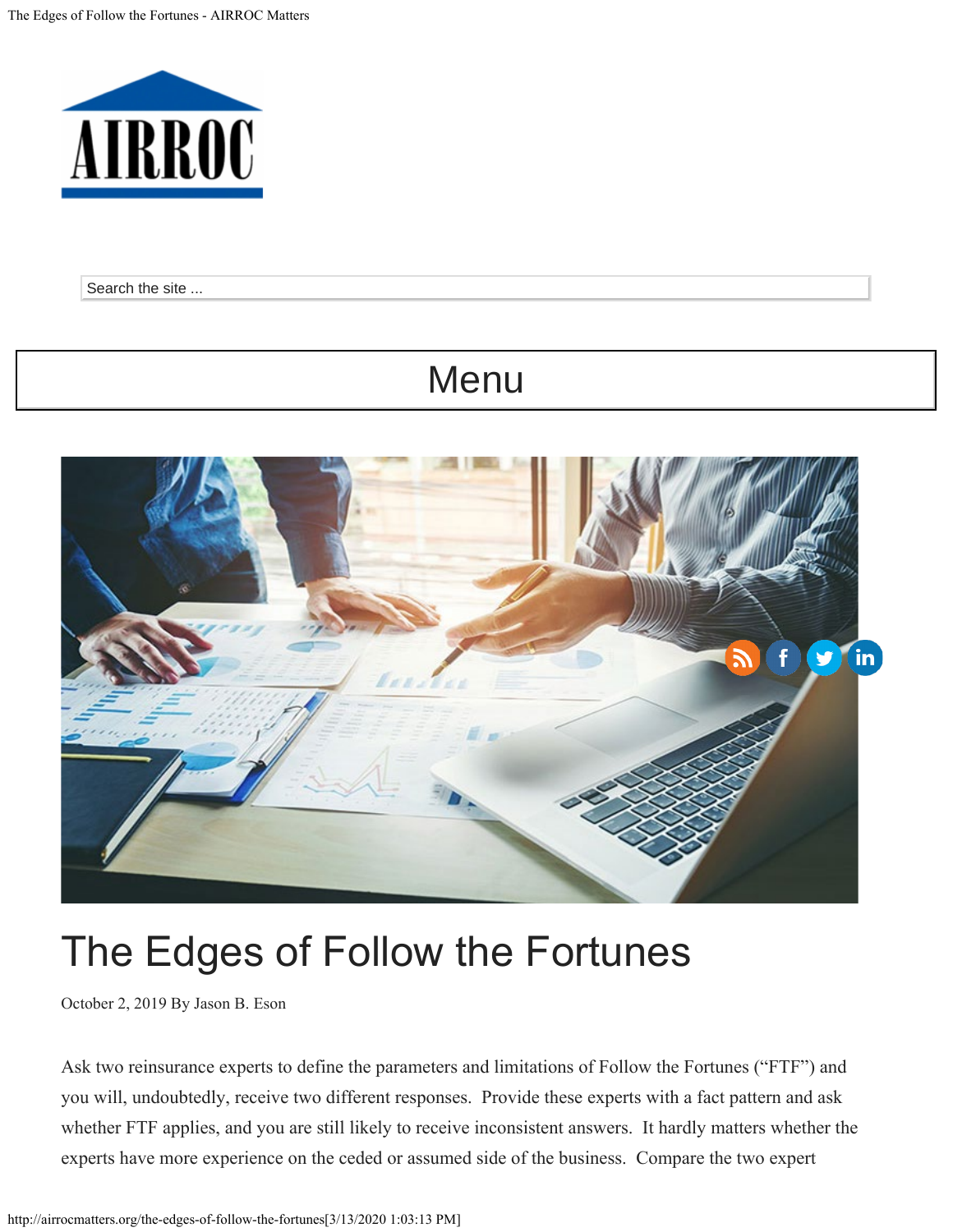explanations with a court's definition of FTF and it is easy to be left wondering how a "doctrine," as a cedent is quick to characterize it, originating 200 years ago can still be something that is not universally understood and applied.

The uncertainty surrounding FTF — not helped by the fairly narrow scope of case law delineating its parameters — permits cedents and reinsurers (and their eager counsel) to push expansion or contraction of its application, even though the concept dates back to the early 1800s. It is an ever evolving doctrine, no doubt attributable to new exposures that implicate multiple policy years. These "continuous injury" claims introduce the allocation process, which adds an additional level of confusion and uncertainty as to where the boundaries of FTF end, and the limitations begin. And while FTF did not originate in America, it has become an American Pastime of sorts for the industry and its participants here.

The baseball analogy is apt here. When it comes to a reinsurance dispute, FTF in many ways is the cedent's old, reliable fastball. It is not going to be the only pitch in the arsenal but it is typically the most used and reliable. Of course, the reinsurer knows it is coming and is prepared to limit its effect. But a fastball comes in many variations — a four-seamer, a two-seamer, a cutter, a splitter – and is designed to get by even the most thoroughly prepared batter, often with devastating impact. Making matters more complicated, the strike zone changes depending on the size and stance of the batter and the umpire calling balls and strikes.

The venue hosting the FTF battle will often influence which party attempts to take advantage of the edges and gray area of the doctrine. A court, usually uninitiated in the nuances of FTF, offers the cedent the best opportunity to enlarge application. Arbitration, presided over by seasoned industry insiders with practical knowledge of FTF, permits the reinsurer more latitude to assert limitations. But these generalizations, of course, depend on context, the specific issues raised by the parties, and the complete neutrality of the umpire selected to preside over a dispute.

When defining FTF, especially in court, the cedent inevitably cites to the broadest, most nebulous application of the doctrine, *e.g.*, that it "binds a reinsurer to accept the cedent's good faith decisions on all things concerning the underlying insurance terms and claims against the underlying insured: coverage, tactics, lawsuits, compromise, resistance or capitulation." *N. River Ins. Co. v. ACE Am. Reins. Co.*, 361 F.3d 134, 139-40 (2d Cir. 2004). This is the cedent's "mic drop" moment – simply recite this allencompassing definition, and "pay up, reinsurer."

The reinsurer, for its part, is quick to point to one of the established limitations to application. For example, the reinsurer may contend that the cedent's coverage decisions were unreasonable, made in bad faith, and do not extend to *ex-gratia* payments. *See Travelers Cas. & Sur. Co. v. Certain Underwriters at*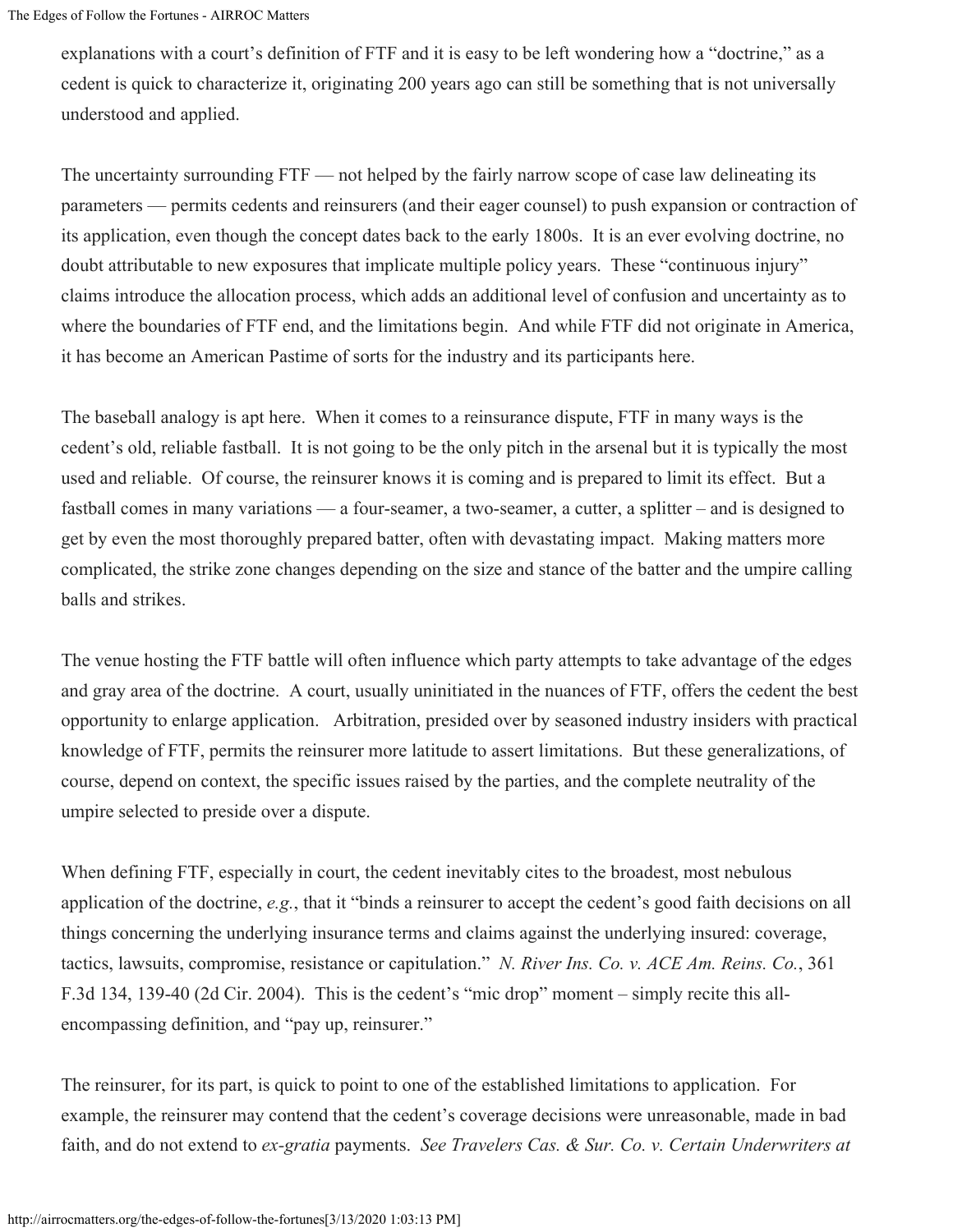*Lloyd's of London*, 96 N.Y.2d 583, 596 (N.Y. 2001); *Granite State Ins. Co. v. ACE Am. Reins. Co.*, 849 N.Y.S.2d 201, 203 (N.Y. App. Div. 2007).

This article explores some of the blurry corners and edges of the following concepts, addressing whether:

(1) FTF is applicable to an insurer's decision to volunteer coverage to its policyholder;

(2) a cedent can imply following concepts into reinsurance contracts that do not contain an express FTF or Follow the Settlements ("FTS") provision; and

(3) FTF and FTS are truly interchangeable as sometimes applied by the courts.

#### **Whether FTF Is Applicable To An Insurer's Decision To Volunteer Coverage**

The imprecise nature of FTF has opened up some different lines of defense for a reinsurer. Instead of arguing a limitation to application, and thus triggering a deferential review of a cedent's previous coverage determination, there are circumstances where a reinsurer may be in position to contend that FTF is inapplicable in the first instance. Questions of applicability may arise when an insurer volunteers coverage to its insured and then relies on FTF to support its reinsurance presentation. The issue becomes whether a reinsurer is bound to FTF where there was never any coverage dispute between the cedent and its insured. In other words, what precisely is the "fortune" that the cedent is asking the reinsurer to follow?

At the core of FTF is the notion of fortuity. Pursuant to this principle, a reinsurer can argue that it is only bound to follow fortuitous, uncontrollable events. Court judgments and arbitration rulings concerning coverage disputes certainly qualify as uncontrollable events. Industry literature and court rulings discussing the parameters of FTF lend credence to requiring a coverage dispute and subsequent resolution, typically in the form of a court judgment, as a prerequisite to application of FTF[.\[1\]](#page-0-0) Conversely, if a cedent waives policy terms, conditions or potentially applicable exclusions, chance is removed from the equation, and FTF should not apply.

 In response, a cedent would likely contend that this is a strained understanding of FTF and the case law does not limit application of the doctrine to disputed issues. *See*, *e.g.*, *Mentor Ins. Co. v. Brannkasse*, 996 F.2d 506, 517 (2d Cir. 1993)(FTF "simply requires payment where the cedent's good-faith payment is at least arguably within the scope of the insurance coverage that was reinsured."); *Christiania Gen. Ins. Corp. v. Great Am. Ins. Co.*, 979 F.2d 268, 280 (2d Cir. 1992)("A reinsurer cannot second guess the good faith liability determinations made by its reinsured, or the reinsured's good faith decision to waive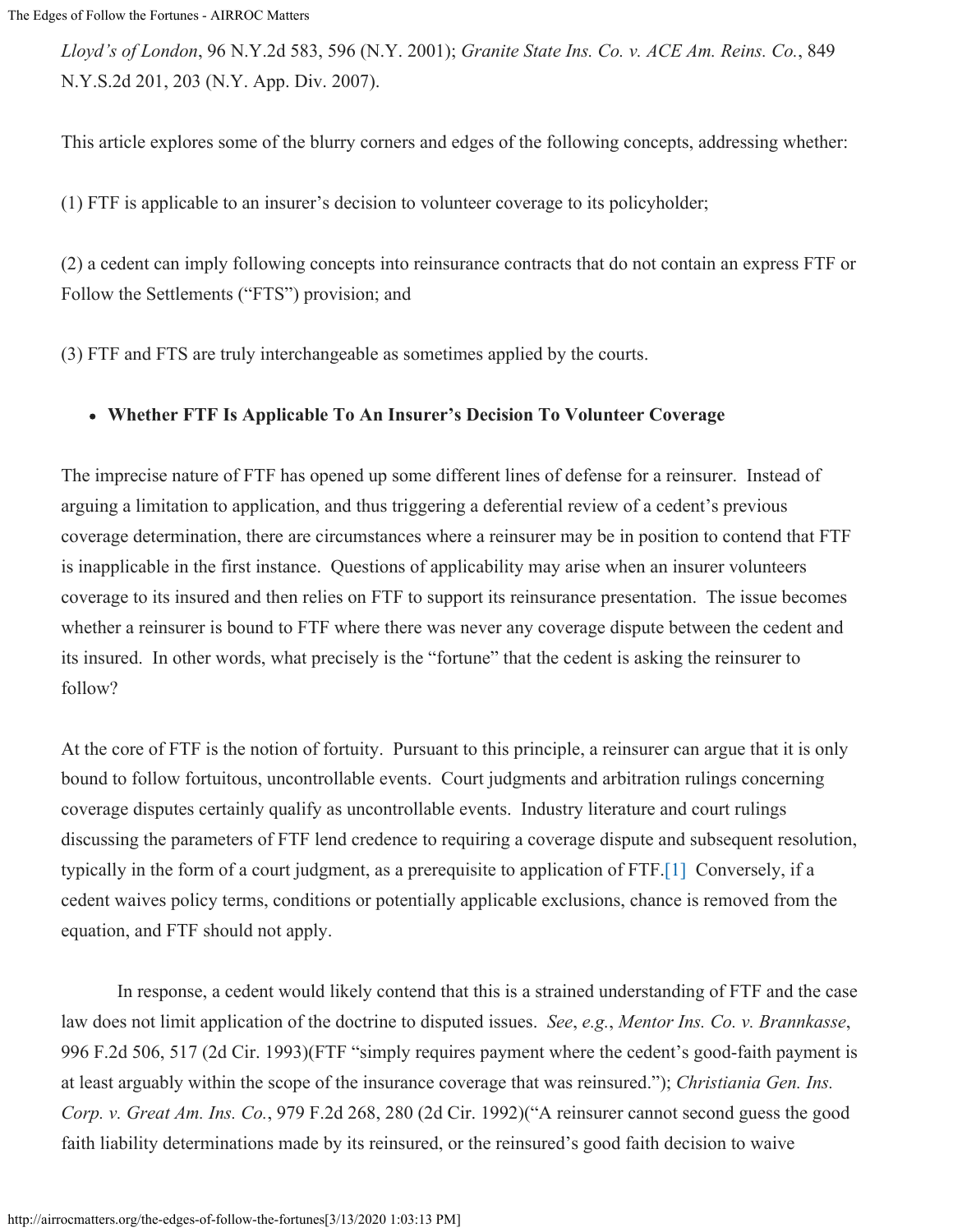defenses to which it may be entitled.") While very few cases address FTF, even fewer touch on the issue of whether the "doctrine" should apply to coverage determinations made free of any dispute with the insured. At least in the context of litigation, a cedent will point to this lack of precedent to preclude its reinsurer from attempting to "create" new limitations to the doctrine.

 There is another fundamental reason why FTF is arguably inapplicable to an insurer's decision to volunteer coverage: the alignment of interest between an insurer and reinsurer is jeopardized, and possibly shattered by an insurer's actions. As described by the Second Circuit in *North River/Cigna*,

"Follow the fortunes" forecloses relitigation of coverage disputes because **when an insurer disclaims coverage its interests are generally aligned with those of its reinsurer**. Permitting reinsurers to **re**visit coverage issues would place insurers in an untenable position.

52 F.3d at 1204 (emphasis supplied).

In those instances where an insurer determines to extend coverage voluntarily – *e.g.*, the insurer ignored, or made a business decision on, a coverage issue – the reinsurer loses the benefit and protection of the cedent acting in a deliberate fashion to minimize its, and its reinsurer's, exposure. The interests of the cedent and reinsurer are not in alignment at that point and there is no justifiable basis to accord deference to the cedent's "coverage decision."

 In a similar vein, the reinsurer can argue that deference to the cedent's volunteering of coverage is unwarranted because there would be no revisiting or second-guessing of the cedent's coverage decision. Rather, the reinsurer is simply exercising its right to test the *bonafides* of the "coverage decision" for the first time. There was no *de novo* determination, therefore FTF is inapplicable: "What follow the fortunes does is to eliminate the possibility of the reinsurer's asking a court or an arbitration panel for a *de novo* determination…" Clifford H. Schoenberg, *L'Historie Ancienne De "Follow the Fortunes"*, Mealey's Litigation Reports (Reinsurance), May 28, 1992, at 17 (*cited by North River/Cigna*, 52 F.3d at 1204).

 The cedent would likely counter this line of argument by reframing the fundamentals underlying FTF to its advantage. One of the main purposes of FTF, after-all, is to foster efficiency in the insurance and reinsurance businesses. *See North River/CIGNA*, 52 F.3d at 1205 (FTF "protects the risk transfer mechanism by providing that covered losses pass uninterrupted along the risk transfer chain.") Encouraging a cedent to raise a coverage issue, only to eventually capitulate or become embroiled in a coverage dispute, will only serve to increase disputes both on the direct and reinsurance levels and undermine the rationale behind FTF. *See Travelers Cas. & Sur. Co. v. Certain Underwriters at Lloyd's of London*, 96 N.Y.2d 583, 596 (2001)("The rationale behind this doctrine is two-fold: first it meets the goal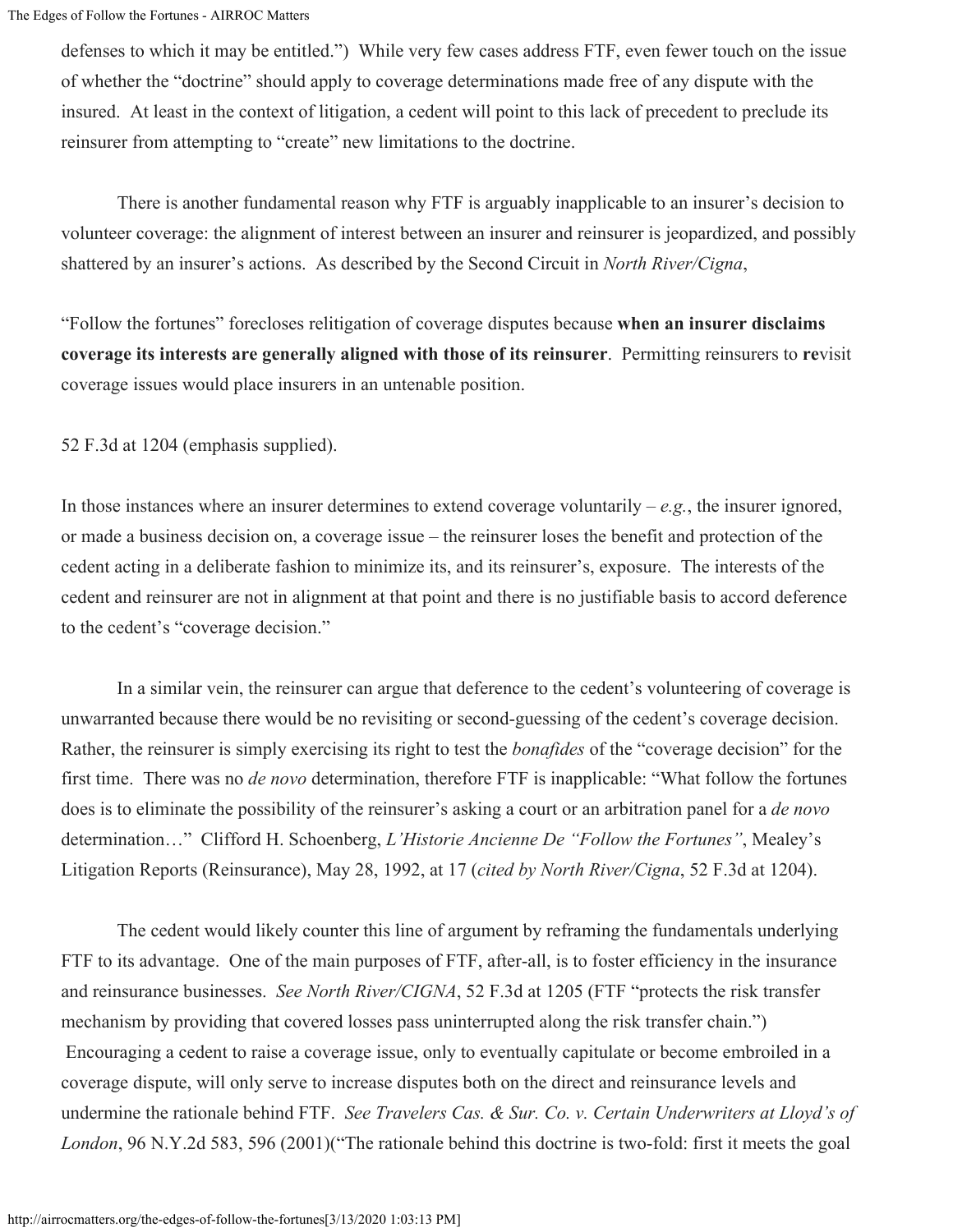The Edges of Follow the Fortunes - AIRROC Matters

of maximizing coverage and settlement and second, it streamlines the reimbursement process and reduces litigation by preventing a reinsurer from continually challenging the propriety of a reinsured's settlement decision.")

 Moreover, the cedent would likely argue that established limitations and exceptions to the application of FTF offer the reinsurer other safeguards in the event that it volunteered coverage that did not exist or that its motives were allegedly not aligned with the reinsurers. In other words, the reinsurer's argument is subsumed within other limitations and is merely designed as a burden-shifting tactic. For example, assuming application of FTF, a reinsurer that disagrees with a cedent's coverage "decision" may be required to prove that the underlying policy unambiguously does not provide the coverage at issue. *See*, *e.g.*, *Travelers Cas. & Sur. Co. v. Ins. Co. of N. Am.*, 609 F.3d 143, 165 (3d Cir. 2009)("*INA*") ("[The reinsurer] was required to show that, under Michigan law…the 'underlying policy language… unambiguously provides that' the per-occurrence limits are not subject to the treatment [the cedent] gave them…") By arguing that FTF is inapplicable, the reinsurer is essentially dodging its burden in favor of a *de novo* review[.\[2\]](#page-0-0)

 In the event the reinsurer has a basis to question the cedent's motives or professionalism in volunteering coverage, the reinsurer is protected by the "bad faith" exception to FTF. *See North River/Cigna*, 52 F.3d at 1212 (a breach of the duty of good faith is established where the reinsurer proves the reinsured acted with gross negligence or recklessness). Proving gross negligence or recklessness (or even more extreme conduct) is of course a factually intensive exercise. A cedent can use this fact as support for analyzing the record under a FTF paradigm. Placing a cedent's actions under the microscope warrants placing the burden of persuasion on the reinsurer. Indeed, imposing a burden on the reinsurer functions as a checks and balances system and forces the reinsurer to carefully consider whether to pursue what will surely be a costly and lengthy discovery process.

 There may be occasions where the cedent's decision does not rise to the level of bad faith. The decision may well have been motivated by commercial or business considerations rather than a true coverage determination. Examples are:

- 1. granting coverage to avoid establishing precedent as to the scope of coverage provided by the reinsured policy or the desire not to test the applicability of a policy exclusion;
- 2. failing to require the original insured to comply with policy considerations or waiving enforcement of policy provisions such as a batch clause;
- 3. affording coverage in questionable circumstances to curry favor with the insured to renew coverage or to expand the existing insurance relationship; or
- 4. in a FTS rubric, compromising the claim solely to avoid the risk of losing at trial, despite hard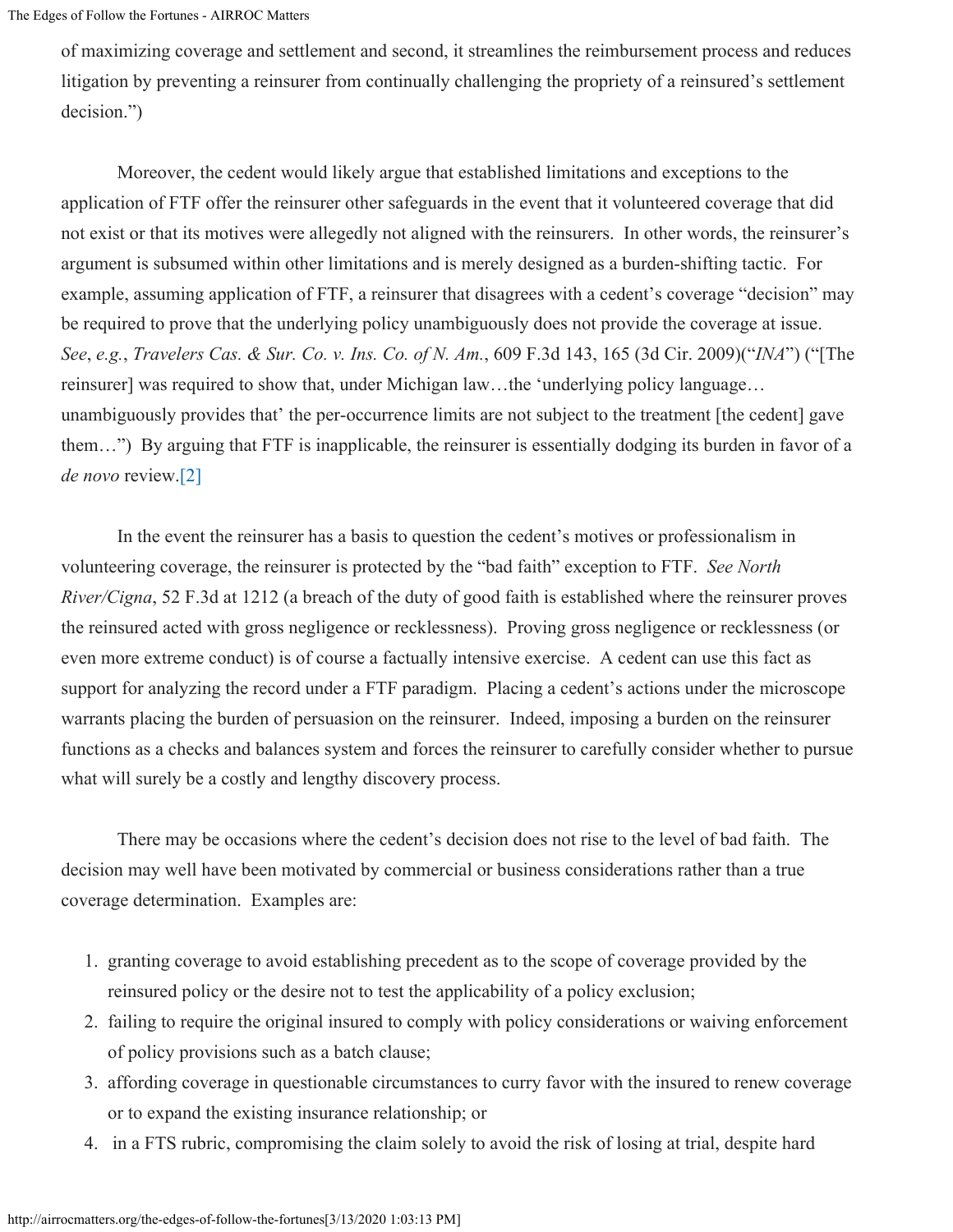evidence that the insured had no reasonable expectation of coverage.

Issues of this nature typically invite the question of where to draw the line between insurance fortunes and business fortunes. Commercially responsible reinsurers will follow the insurance fortunes of their cedents, but may hesitate to follow their business or commercial fortunes. These issues are always fact sensitive, and the ability of the reinsurer to demonstrate the cedent's motive will generally depend on the quality of the cedent's record-keeping. So, as a practical matter, the cedent is well advised not to leave a paper trail as to why coverage is being granted.

 No analysis of a reinsurance issue is close to complete without some discussion of contract wording. Needless to say, a reinsurer will need to familiarize itself with the specific FTF/FTS language used in its facultative certificate, assuming that such clause is present. Especially in court, where a judge is more likely to conflate FTF with FTS, a reinsurer could attempt to use a clause containing FTS language to its advantage.

 A hypothetical, based in part on some facts presented in a well-known reinsurance case, may assist in illuminating this potential line of argument. In *North River/Cigna*, the Second Circuit analyzed the coverage dispute under the FTF doctrine based on the existence of a FTS clause in the facultative certificate. Specifically, the FTS provision provided in relevant part: "All claims involving this reinsurance, when settled by [North River], shall be binding on [CIGNA Re],…." 52 F.3d at 1204. According to the court, FTF was the applicable doctrine because the insurer and policyholder went to a binding arbitration on a coverage issue. Cigna Re was bound by the adverse ruling against North River.

 But, what if there was no arbitration ruling (or subsequent settlement) and Cigna Re was simply being asked to follow North River's voluntary coverage grant to its insured based on the same FTS (not FTF) language? In such circumstance, Cigna Re would be justified in relying on the FTS language in its facultative certificate as further support for its position that FTF does not apply to an insurer's decision to volunteer coverage. The clause binds the reinsurer to "settled" claims. In essence, the clause contemplates, and arguably requires, the resolution of a controversy between the cedent and policyholder before binding the reinsurer.

 A cedent would argue that a review of the certificate language actually undermines the reinsurer's position. For instance, the clause offers no limitation to only require the reinsurer to follow the cedent's coverage determinations or settlements of issues that were disputed.

 Finally, it bears noting the possibility of a different outcome in court, as opposed to an arbitration, on the issue of whether FTF applies to a voluntary coverage grant. As noted above, there is a dearth of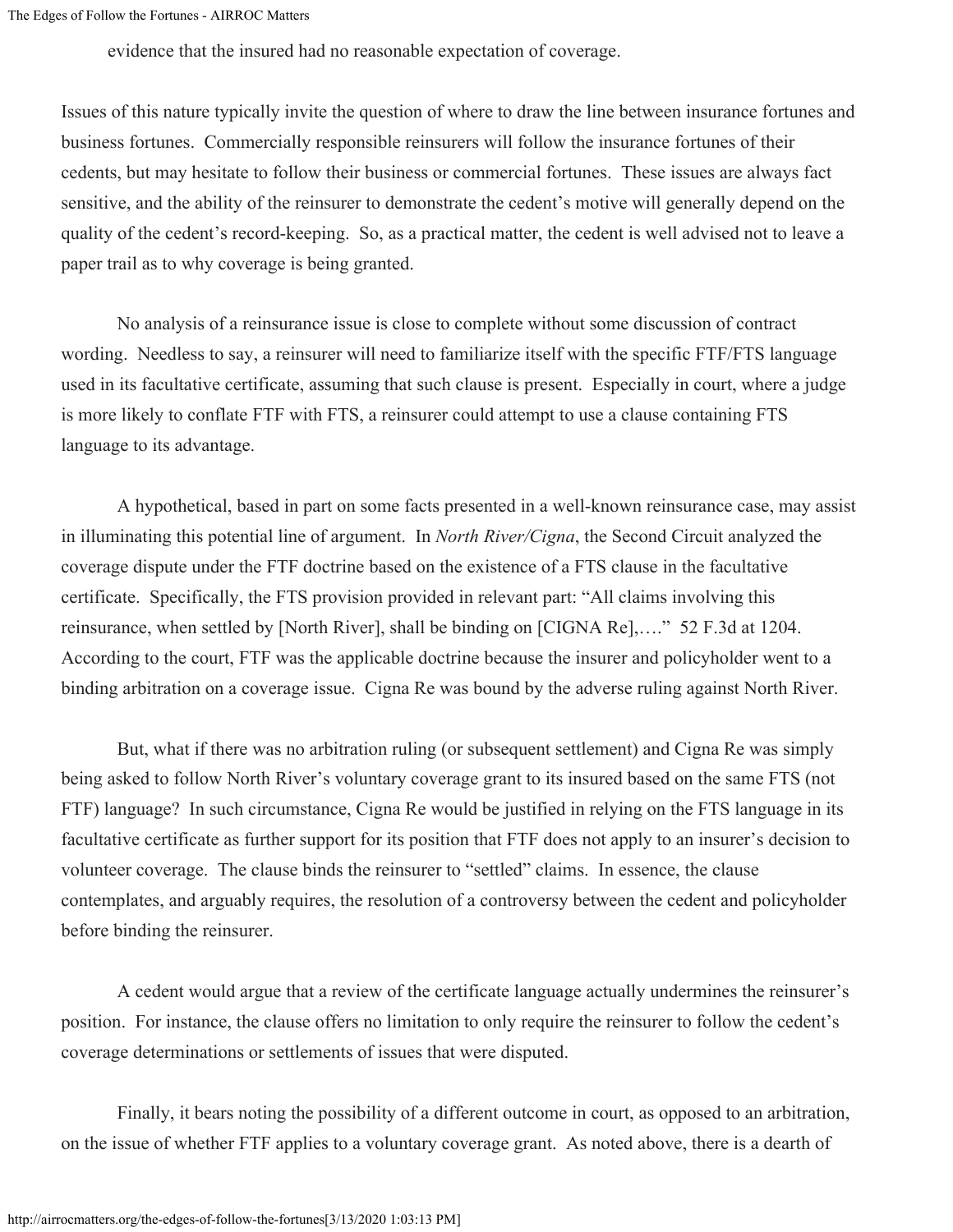court decisions directly addressing this issue. Consequently, a reinsurer would be hard-pressed to avoid the elastic parameters of FTF as applied by courts. *See*, *e.g.*, *N. River*, 361 F.3d at 139-40 (that FTF "binds a reinsurer to accept the cedent's good faith decisions on all things…")(emphasis supplied). As compared to an arbitration panel, a court (and potentially a jury) is more likely to buy a cedent arguing that "all things" means all things, including a cedent's "good-faith" determination to offer coverage to its insured. After all, a court or jury may be more inclined to balance macro-level considerations inevitably pushed by the cedent, *e.g.*, an insurer should not be penalized for being generous with its policyholder and extending additional coverages.

 An arbitration panel, on the other hand, is more likely to consider the unique, fact-sensitive dynamics at play at between the cedent and reinsurer. In the process, a panel is less likely to bend over backward to find/maximize coverage (as courts are sometimes inclined to do). Perhaps more significantly, while a court would rather avoid making waves in an industry it has had some trouble (or willingness) grasping, the confidential nature of arbitration permits the panel some insulation from industry scrutiny and provides a better venue for a reinsurer to argue the nuances of FTF.

#### **Implying Following Provisions Into Reinsurance Contracts Issued Without Them**

 A cedent's reliance on the FTF and FTS doctrine to bind its reinsurer may be rejected by a court (likely) or arbitration panel (less likely) if the reinsurance contract does not contain an express FTF or FTS provision. Depending on the venue and which state's law applies to the dispute, a reinsurer may be in a better position now more than ever to capitalize on the absence of a FTF provision, and in the process avoid application of a following concept and force the cedent to prove coverage under the reinsured policy. Recent decisions handed down by the Second Circuit and the Northern District of New York have added some clarity as to whether and in what circumstances a cedent can successfully imply following provisions into a reinsurance contract that does not contain such express provisions. At least under New York law, it is an uphill battle for a cedent to convince a court to imply following provisions into a reinsurance contract.

Clearly, there are circumstances where a reinsurer may be better off litigating in court.

#### **Whether to Imply a Following Provision/Doctrine As A Matter of Law**

 In a recent Northern District of New York action involving Utica Mutual Insurance Company and Munich Reinsurance America, Inc., the court rejected Utica's argument advanced during the summary judgment stage that the FTF/FTS doctrines should be implied, as a matter of law, into a facultative certificate issued without containing such a provision. *See Utica Mut. Ins. Co. v. Munich Reins. Am., Inc.*,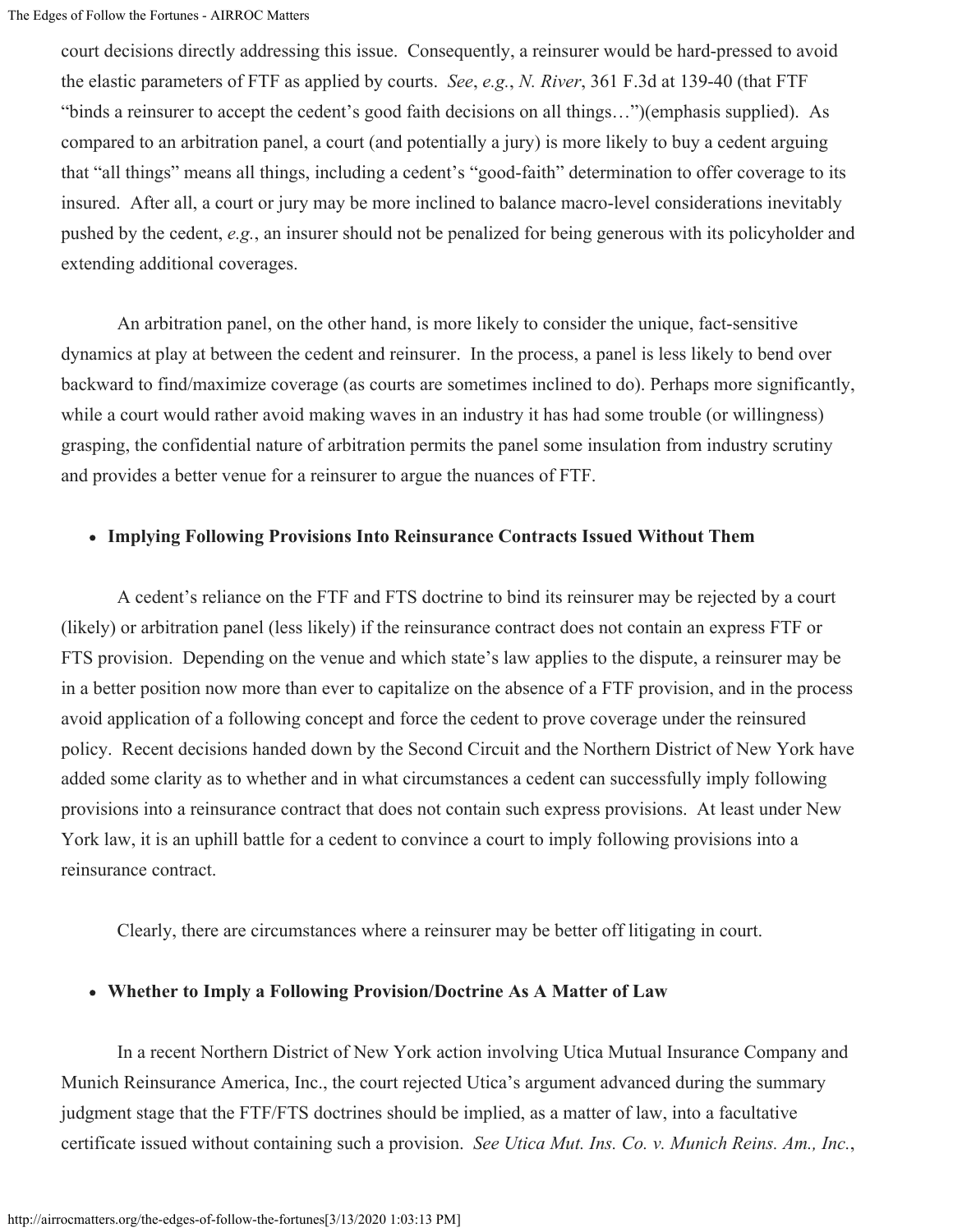No. 6:12-cv-00196, 2018 WL 1737623, at \*21-22 (N.D.N.Y. Mar. 20, 2018)("*Utica/Munich Re*"). Shortly after the NDNY's summary judgment ruling, the Second Circuit found in another case that a FTS obligation should not, as a matter of law, be implied into reinsurance certificates involving Utica and another reinsurer. *See Utica Mutual Ins. Co. v. Clearwater Ins. Co.*, 906 F.3d 12, 17, 25 (2d Cir. 2018) ("We see no reason to read such a term into the contract by implication. Instead we follow the New York Court of Appeals' instruction: where a contract is 'reasonably susceptible of only one meaning, a court is not free to alter the contract to reflect its own personal notions of fairness and equity.'") (internal citations omitted).

 Those few courts that have thoroughly considered whether FTF or FTS can be implied into a reinsurance contract that does not contain an express provision generally hold that it is a question of fact and look to extrinsic evidence such as industry custom and practice. As discussed below, courts should be, and are, reluctant to imply a term into an agreement between sophisticated parties. *See* Graydon S. Staring & Dean Hansell, *Law of Reinsurance*, § 18:2, at 423 (2017)("Early scholarship…, the best of modern scholarship, the judicial history of the subject…and the general law of contractual indemnity unite in confirming that there is no implied general obligation to follow settlements in the absence of an express clause to that purpose.")

### **Whether to Imply A Following Provision/Doctrine Into a Reinsurance Contract As A Matter of Fact**

 Courts that have addressed this issue look to the specific contracts at issue between specific parties involved in the particular case. Oftentimes the decisions turn on expert testimony – sometimes unrefuted. *See*, *e.g.*, *Aetna Cas. and Sur. Co. v. Home Ins. Co.*, 882 F.Supp. 1328, 1349-1350 (S.D.N.Y. 1995) (making a factual finding based on uncontroverted expert testimony that it was custom and practice in the reinsurance industry to imply an obligation to follow settlements into all reinsurance contracts); *Trenwick Am. Reins. Corp. v. IRC, Inc.*, 764 F.Supp.2d 274, 297 (D. Mass. 2011)(making a factual finding based on experts presented by both parties, who consistently testified to the effect that the FTF doctrine is a "core tenet of the reinsurance business"). It should be noted that since such decisions are based on factual determinations, they have no precedential effect on other reinsurance actions involving different parties. *See Tug Helen B. Moran, Inc. v. Moran Towing and Transp. Co.*, 607 F.2d 1029, 1031 (2d Cir. 1979).

 The summary judgment ruling in *Utica/Munich Re* did not foreclose Utica on the issue of whether the FTF doctrine may be implied into Munich Re's certificates as a matter of fact, and the court permitted Utica to present evidence at trial.[\[3\]](#page-0-0) Under New York law, Utica had the burden at trial to prove that following provisions were, at the time the parties agreed to the certificates in the 1970s, so "fixed and invariable" in the reinsurance industry as to be part of the certificates. *See Utica Mutual Ins. Co. v.*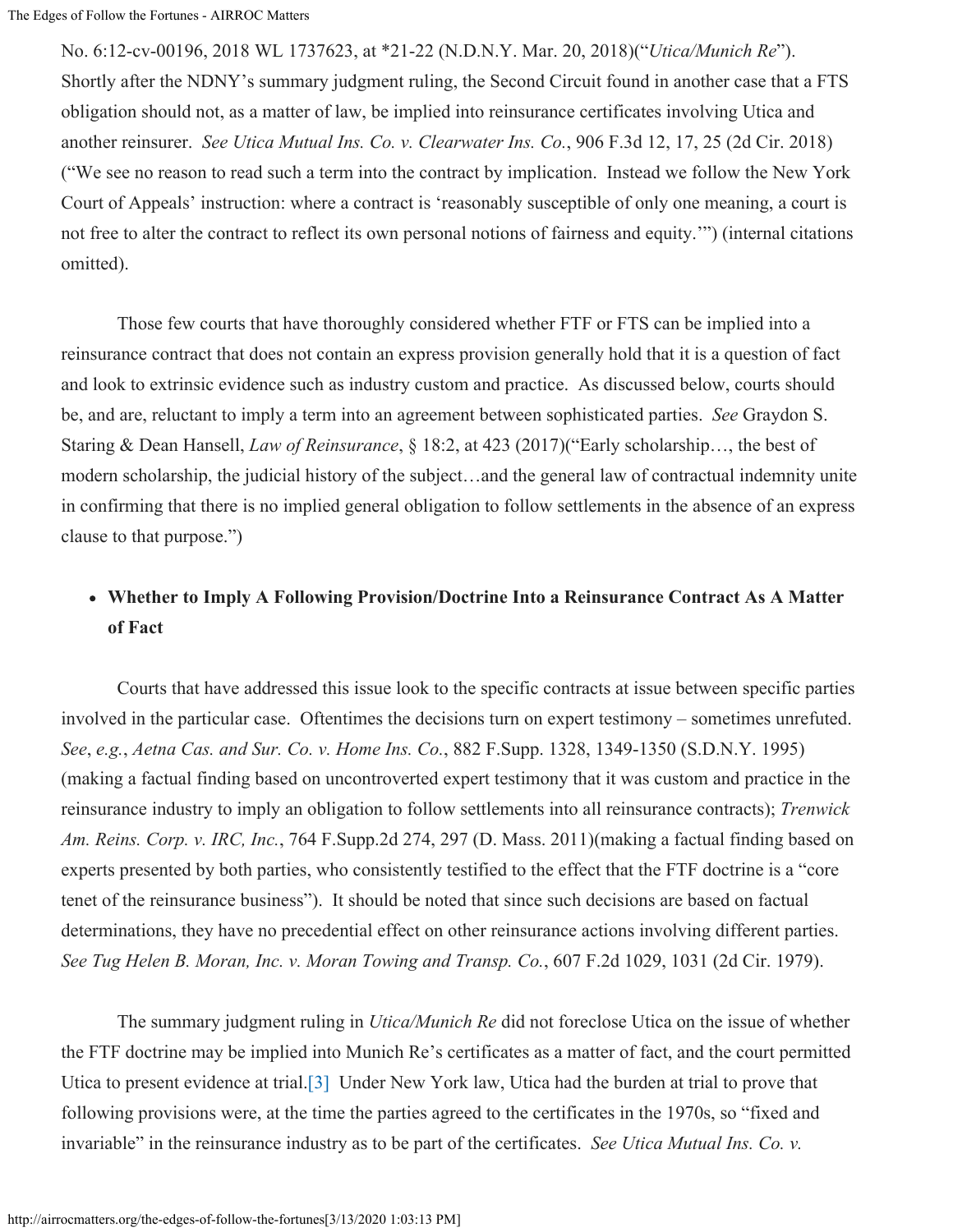The Edges of Follow the Fortunes - AIRROC Matters

*Munich Reinsurance America, Inc.*, 381 F.Supp.3d 185, 205-206 (N.D.N.Y. 2019)(relying on a number of cases, including, *British Int'l Ins. Co. v. Seguros La Republica, S.A.*, 342 F.3d 78, 83 (2d Cir. 2003)).

 At trial, Utica presented testimony from three expert witnesses, "all of whom testified that follow the fortunes and follow the settlements were industry-wide concepts that did not need to be stated in reinsurance certificates to apply." 381 F.Supp.3d at 206. The court found this expert testimony "credible," but noted that two of the experts "acknowledged that not all reinsurers included these provisions in their reinsurance certificates" during the relevant time period. *Id*. at 207-208. In particular, Munich Re's certificates never included a FTF/FTS provision. These facts were significant to the court because one Utica expert conceded that there may be specific reasons why a reinsurer would elect to omit a FTF provision from its certificate. *Id*. The court considered that FTF may be a concept that Munich Re (and other reinsurers) practice in its business dealings, but not something they consider part of the contract.

 Moreover, the court found that the language actually contained in the Munich Re certificates was inconsistent with an intent to include a FTF provision.[\[4\]](#page-0-0) Accordingly, the court concluded that "Utica has failed to prove that follow the fortunes or follow the settlements were so 'fixed and invariable' in the facultative reinsurance industry as to warrant importing them into the 1973 Certificate as binding terms." Consistent with the recent Second Circuit decision in *Utica/Clearwater*, the burden was placed on Utica to prove that it was liable to its insured for defense expenses under the reinsured 1973 umbrella policy. The court ultimately found that Utica fell well short of sustaining its burden of proving coverage.

 In addressing whether FTF is implied, the outcome might, again, vary depending on the forum. As these recent federal decisions involving Utica make clear, courts are "extremely reluctant to interpret an agreement as impliedly stating something which the parties have neglected to specifically include." *Vermont Teddy Bear Co. v. 538 Madison Realty Co.*, 1 N.Y.3d 470, 475 (2004). On the other hand, arbitration offers a cedent a more favorable venue for invoking the following concepts, even in the absence of contractual provisions binding the reinsurer to FTF/FTS.

Meeting a court's demanding "fixed and invariable" standard requires overcoming a number of tough obstacles in this context. Since many reinsurance disputes involve long-tail claims implicating contracts from decades ago, locating fact and expert witnesses with personal knowledge and experience from that time period is unlikely. During the *Utica/Munich Re* trial, neither party presented fact witnesses that were involved in the negotiation and underwriting of the 1973 certificate at issue.

Expert witnesses, therefore, play an outsized role at the trial. However, it is more likely than not that each party's slate of experts effectively nullify one another. For a cedent, this will not cut it under the "fixed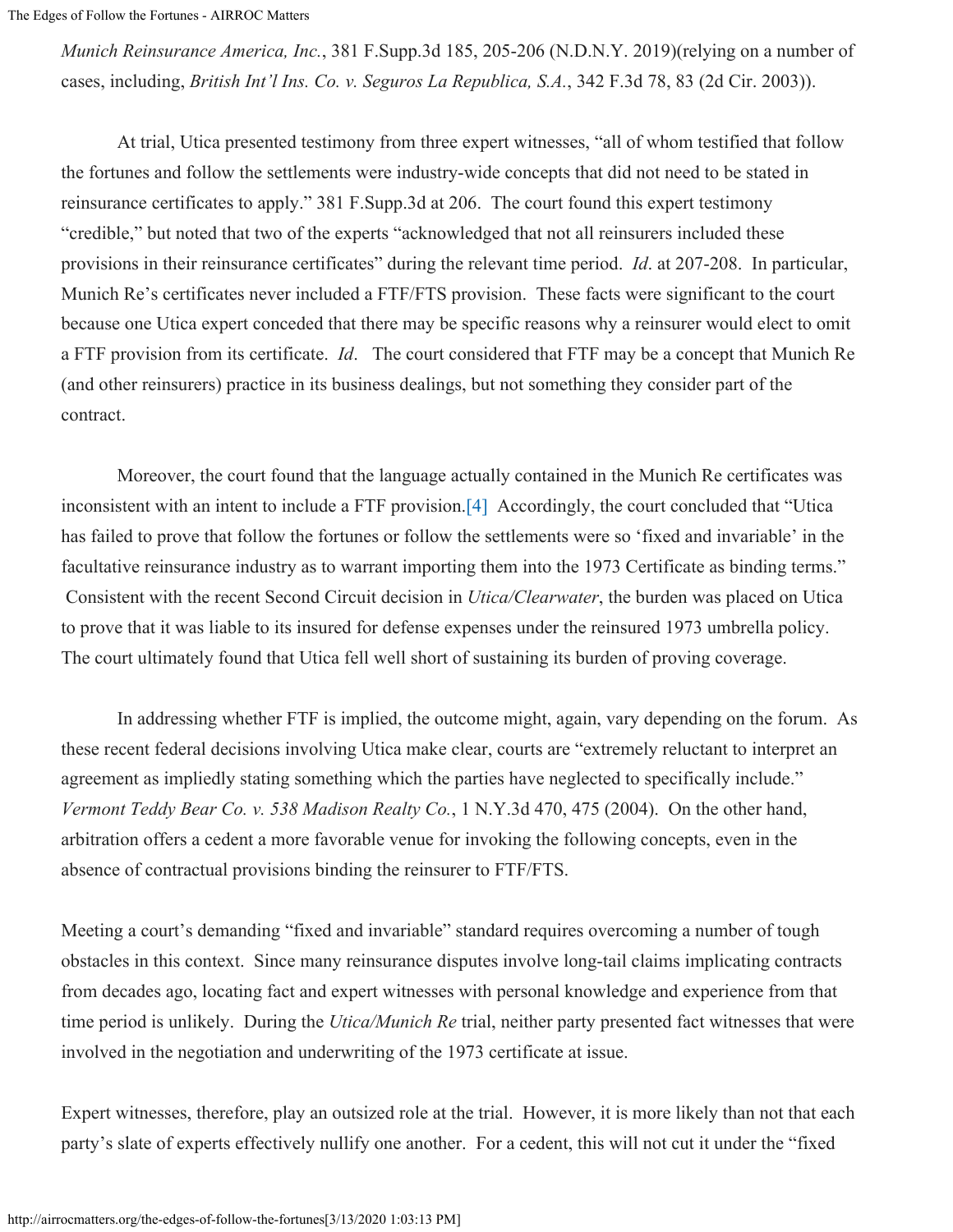and invariable" standard. It is difficult for a cedent to prove that the following doctrines were so "uniform" in the 1970's, when the reinsurer is able to proffer testimony to the contrary from experts possessing decades of industry experience.

A cedent is better off trying its hand in the context of arbitration, where a panel is not required to enforce such strict rules of contract interpretation and construction. Relieved of judicial restraints and from following strict rules of law, an arbitration panel is not likely to require that a cedent prove the "fixed and invariable" standard, or to require a cedent to prove that a loss or item of expense was covered by the reinsured policy even if the reinsurance contract lacked following provisions. Absent language in the reinsurance contract evincing an intent to be bound only to pay losses or expenses actually covered by the reinsured policy, a panel is more likely to deliver an award that it deems most fair and equitable under the circumstances before it. For example, a panel is likely to support a cedent's reinsurance presentation if it finds the same to have been reasonable and made in good faith regardless of whether coverage was debatable — even though the reinsurance contract does not contain following provisions.

#### **Are the Following Concepts Interchangeable?**

 The question of which of the two doctrines to apply to a particular claim, addressed only passingly in the *Utica/Munich Re* decision, has befuddled the courts. Even though FTF and FTS are two different concepts, many courts and litigants conflate them, and frequently use the term "follow the fortunes" when discussing the application of FTS. *See New Hampshire Ins. Co. v. Clearwater Ins. Co.*, 7 N.Y.S.3d 38, 45 n.5 (N.Y.App. Div. 2015)(noting the confusion and discussing the differences in the concepts); *Trenwick*, 764 F.Supp.2d at 295 n. 23 ("The relevant case law refers not only to the 'follow the fortunes' doctrine, but also to the separate, yet related, 'follow the settlements' doctrine. Plaintiffs initially chose to use the broader term 'follow the fortunes' to refer to both doctrines…")[.\[5\]](#page-0-0) Therefore, when reviewing the case law, the focus must be on the nature of what is being analyzed (a failure to disclose, a payment, a settlement, a judgment, an allocation), and not on the specific term used.

 Some courts have referred to follow the settlements as "follow the fortunes doctrine in the settlement context." *See*, *e.g.*, *North River Ins. Co. v. ACE Am. Reins. Co.*, 361 F.3d 134, 136 n.2 (2d Cir. 2004). While this formulation is incorrect in the sense that it fails to distinguish between fortuitous events (uncontrollable) and a cedent's actions (controllable), it does support that, when there is a settlement, follow the settlements is the relevant doctrine.

If courts neglect to take a firm and consistent position on the contours of the two doctrines, cedents can assume prime position to abuse the doctrines to its advantage. Specifically, a cedent can pick and choose between them to support and maximize its reinsurance billings. There may be no precedent permitting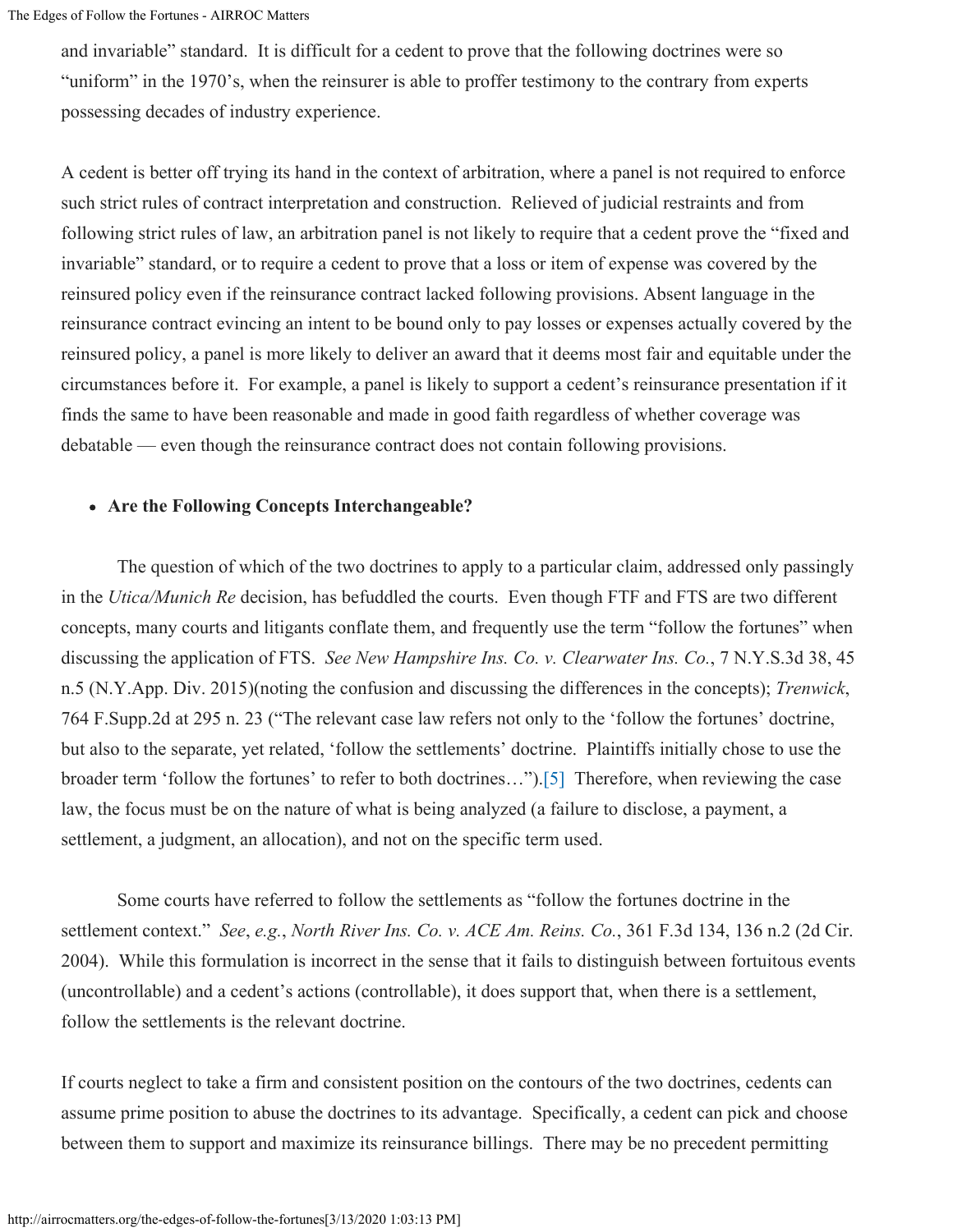mixed applications of the doctrines, but neither is there an abundance of case law expressly rejecting a cedent's efforts to do so.

The allocation process is one area that may be ripe for abuse and manipulation. There is no recognized, stand-alone concept known as "follow the allocation." Nonetheless, the case law seems to indicate that deference is accorded to a cedent's allocation decisions, and that such deference is derivative of FTS, not FTF. This concept was first expressly mentioned in a Massachusetts District Court decision in 1998. *See Commercial Union Ins. Co. v. Seven Provinces Ins. Co.*, 9 F.Supp.2d 49 (D. Mass. 1998), *aff'd* 217 F.3d 33 (1<sup>st</sup> Cir. 2000), *cert. den.*, 531 U.S. 1146 (2001). It has since been analyzed and applied by only a handful of courts, including the New York Court of Appeals. *See, e.g., INA,* 609 F.3d 143; *USF&G.,* 985 N.E.2d 876 (N.Y. 2013) ("*USF&G*")*; Allstate Ins. Co. v. Am. Home Assur. Co.*,837 N.Y.S.2d 138 (N.Y. App. Div. 2007), *lv. to app. den.*, 890 N.E.2d 246 (N.Y. 2008).

The *USF&G* case, which introduced the "objective reasonableness" test, [6] is usually at the forefront of any dispute over a cedent's allocation decisions. Of course, both the cedent and the reinsurer will tout different portions of the decision to support their respective positions. In *USF&G*, the policyholder agreed to release its claims under a number of primary policies. But when it came time to allocate and bill its reinsurers, the cedent allocated all of the payments to only one of those primary policies based on its understanding of the policies and how they worked. The reinsurers objected to this allocation, arguing that it was designed to maximize reinsurance recovery. The court disagreed, essentially finding that the allocation was reasonable. *USF&G*, 985 N.E.2d at 886 ("We see no evidence, however, from which a factfinder could infer that this aspect of USF&G's allocation was unreasonable.") A cedent may attempt to rely on *USF&G* to argue that: a) what transpired during settlement negotiations between the cedent and policyholder and b) the terms of the settlement agreement, do not dictate and can be divorced from the cedent's allocation determination. *Id*.at 883 ("consistency with the allocation used in settling the underlying claim does not by itself establish reasonableness.")

A reinsurer could respond to a cedent's reliance on *USF&G* as a basis to allocate inconsistently with its settlement by reiterating that deference to post-settlement allocations is derivative of FTS, not FTF, as provided in that very case. *Id*. at 881 ("A follow the settlements clause does require deference to a cedent's decisions on allocation.") Thus, deference to an allocation cannot be required where FTS does not apply.

Nonetheless, misapplication of these concepts can be seized upon by cedents to support reinsurance billings that are inconsistent with an underlying settlement. While the New York Court of Appeals did not require consistency between the settlement and a reinsurance billing, no court to our knowledge has sustained an allocation which it found to be inconsistent with the settlement upon which it is based.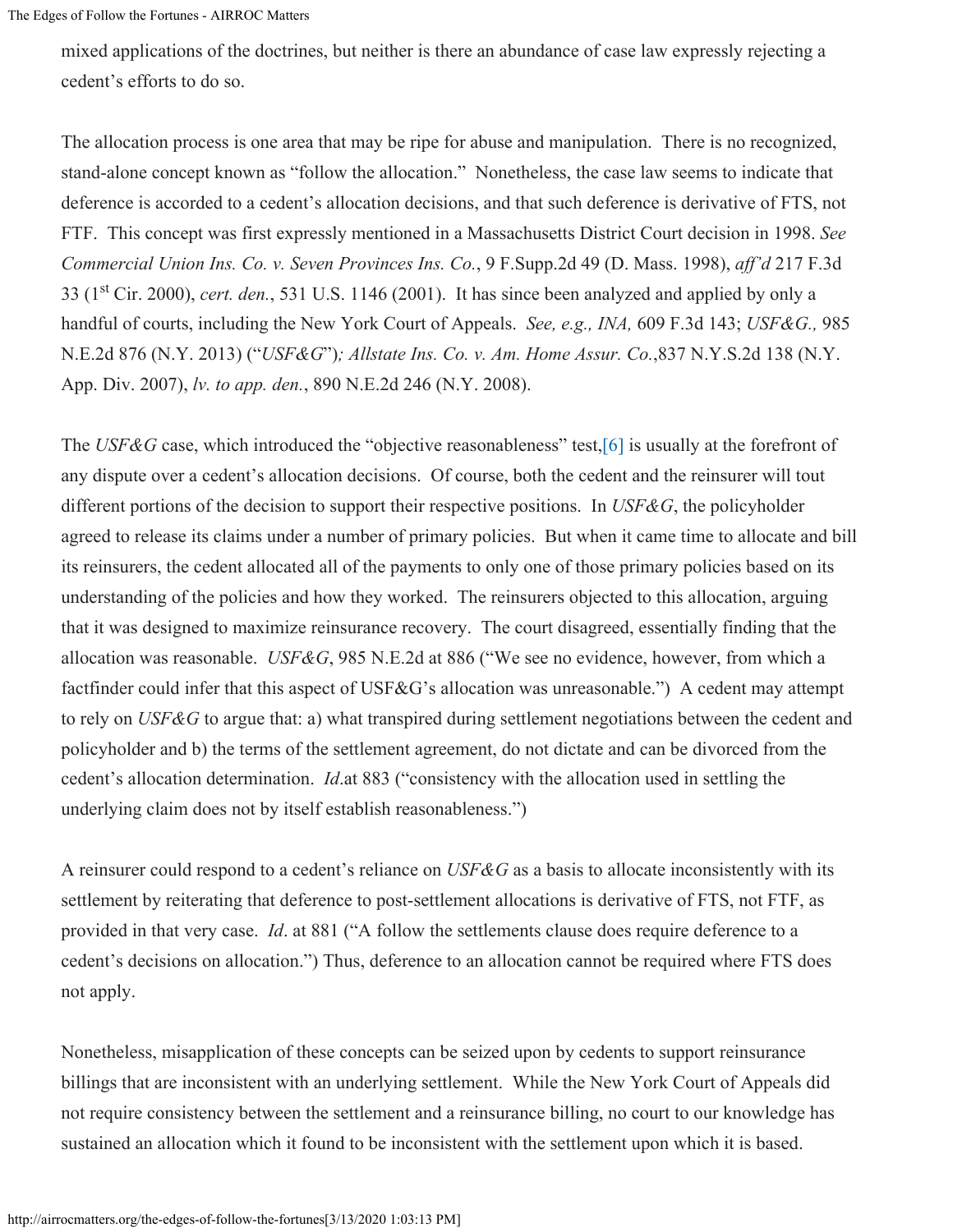Now, assume a cedent settles a claim with its insured on a basis that is not consistent with the cedent's own interpretation of its policy coverage, but bills its reinsurers on the basis that it had not settled with its insured. To support its billing, the cedent contends that it is relying on FTF to bind the reinsurer to its interpretation of the coverage provided by its policy, and is not asking the reinsurer to FTS. Thus, it asks the court to find its allocation to be "objectively reasonable" because it is based upon the cedent's good faith and reasonable interpretation of its policy obligation – even though those obligations have been compromised and mitigated by the settlement. The cedent, in essence, is attempting to expand application of the "objective reasonableness" test, adopted for the allocation process flowing from a settlement, to circumstances where the traditional FTF standard would apply. While an arbitration panel should have no problem recognizing that FTF, rather than FTS, is being invoked solely to enhance a reinsurance recovery[,\[7\]](#page-0-0) a court may nonetheless be willing to support the billing if it could have been the product of arm's length negotiations if the reinsurance did not exist. *USF&G*, 985 N.E.2d at 882-883.

#### **CONCLUSION**

 In the imprecise world of FTF/FTS, there is at least one sure thing: cedents and reinsurers alike will continue to look for creative ways to capitalize on the edges of the so-called doctrines. Even while the courts in recent years have added some clarity to certain issues (*e.g.*, whether and in which circumstances to imply following concepts into reinsurance contracts), other issues seem to have become even murkier (*e.g.*, whether an allocation falls within the FTF rubric, as opposed to solely a FTS one). The party that most effectively parses through and distinguishes the relevant case law places itself in prime position to frame the contours of the doctrines to its advantage.

Similar to how the data revolution and technology advances in baseball have led to tweaking of the fastball, cedents and reinsurers have to be ready to adapt to any subtle changes in FTF/FTS and its application.

[\[1\]](#page-0-0) *See* Charles W. Havens, III, *Recent Developments on the "Follow the Fortunes" Clause*, *in Reinsurance Litigation 1994*: *Current Issues and Strategies* at 27, 35-36 (PLI Com. Law and Practice Course Handbook Series No. 695, 1994)("Where a **judgment has been entered against the reinsured**, and the judgment is for risks covered under the reinsurance agreement, there is little room for the reinsurer to deny indemnification of the reinsured up to the stated policy limits, absent a lack of good faith in defending the action."); 13A John A. Appleman & Jean Appleman, *Insurance Law and Practice* § 7698 (1976) ("The reinsurer is generally bound by the **judgment** against the reinsured…."); *North River Ins. Co. v. CIGNA Reins. Co.*, 52 F.3d 1194, 1204-1206 ("*North River/Cigna*")(observing that FTF "forecloses